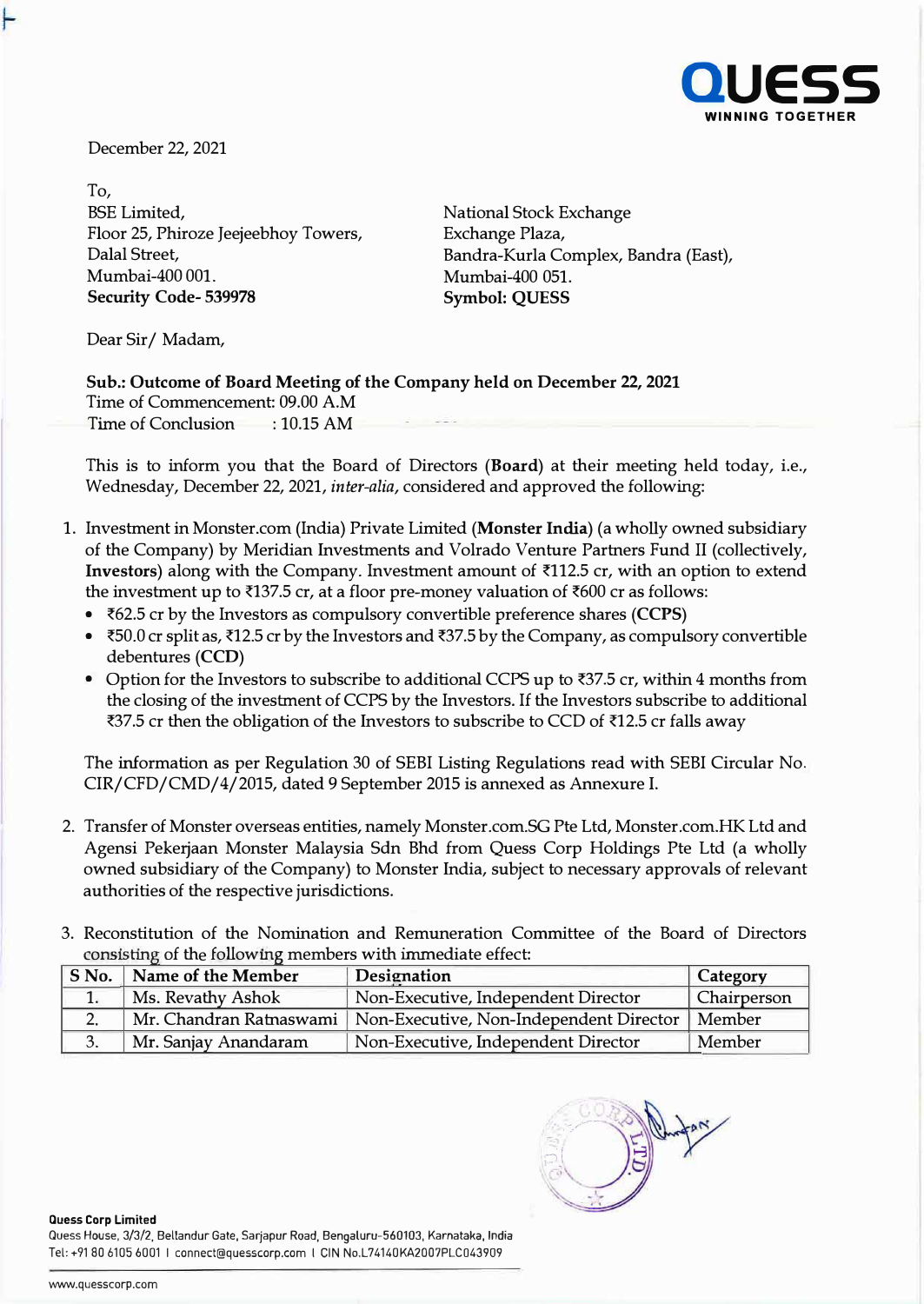

You are requested to kindly take the same on your records and oblige.

Yours sincerely, **For Quess Corp limited** 

 $\widehat{\mathbb{CO}R}$ Danter **KundanKLal Company Secretary & Compliance Office** 

**Quess Corp Limited**  Quess House, 3/3/2, Bellandur Gate, Sarjapur Road, Bengaluru-560103, Karnataka, India Tel: +91 80 6105 6001 I connect@quesscorp.com I CIN No.L74140KA2007PLC043909

www.quesscorp.com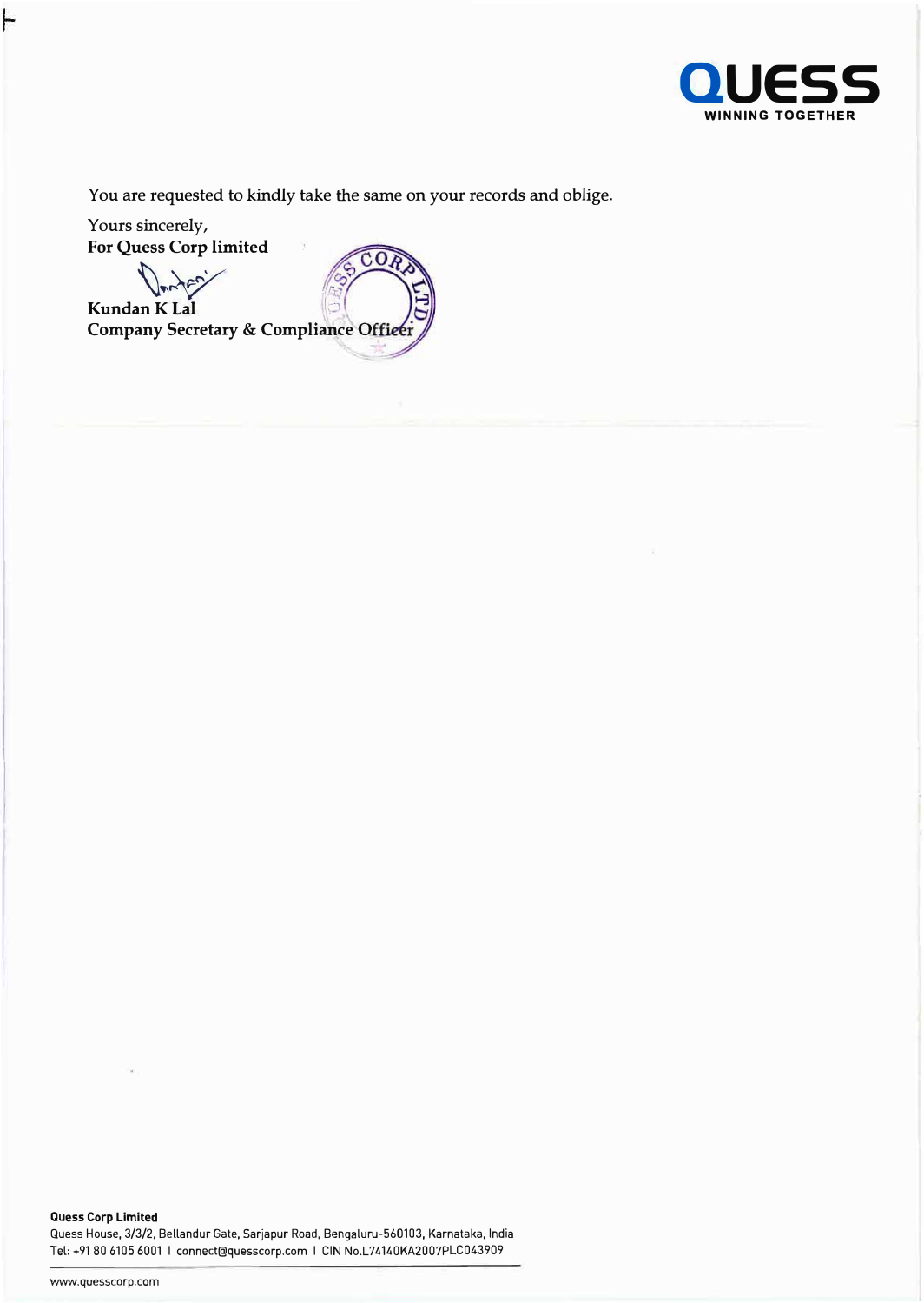

## **ANNEXUREI**

# **Information as per Regulation 30 of Listing Regulations read with SEBI Circular No. CIR/CFD/CMD/4/2015, dated 9 September 2015**

| S. No. | Particulars                                                                    | <b>Details</b>                                                                                                                                                                                                                                                                                                                                                                                                                                                                                                                                                                                                                                                                                                                                                                                                                                                                                                                                                                                                                                                                                                                                                                                                         |
|--------|--------------------------------------------------------------------------------|------------------------------------------------------------------------------------------------------------------------------------------------------------------------------------------------------------------------------------------------------------------------------------------------------------------------------------------------------------------------------------------------------------------------------------------------------------------------------------------------------------------------------------------------------------------------------------------------------------------------------------------------------------------------------------------------------------------------------------------------------------------------------------------------------------------------------------------------------------------------------------------------------------------------------------------------------------------------------------------------------------------------------------------------------------------------------------------------------------------------------------------------------------------------------------------------------------------------|
| 1.     | Name(s) of parties with whom the<br>agreement is entered.                      | <b>Share</b><br>Subscription Agreement executed<br>amongst the Company, Monster India and the<br>Investors.<br>Shareholders Agreement executed amongst the<br>Company, Monster India and the Investors.                                                                                                                                                                                                                                                                                                                                                                                                                                                                                                                                                                                                                                                                                                                                                                                                                                                                                                                                                                                                                |
| 2.     | of<br>Purpose<br>entering<br>into<br>the<br>agreement.                         | The funds raised will be utilized towards<br>on Product<br>enhanced investments<br>Development & Marketing in India, SEA and<br>Middle East markets. This investment will help<br>Monster India evolve from a Job-board into a<br>Talent Platform delivering a full stack<br>experience for both candidates and companies.                                                                                                                                                                                                                                                                                                                                                                                                                                                                                                                                                                                                                                                                                                                                                                                                                                                                                             |
| 3.     | Shareholding, if any, in the entity<br>with whom the agreement is<br>executed. | Post investment of ₹62.5 cr by the Investors, the<br>Investors are expected to hold 9.43%<br>shareholding in Monster India on a fully<br>diluted basis. Remaining shares of Monster<br>India will be held by the Company and<br>employees under employee stock options plan.<br>The Company and Investors shall do an<br>additional investment in Monster India via<br>CCD of $\overline{50}$ cr, of which $\overline{537.5}$ cr shall be<br>invested by the Company and ₹12.5 cr by the<br>Investors. The additional funding of INR 50 cr<br>may be drawn by the management of Monster<br>India as per the business plan approved by the<br>Board. CCDs shall be converted to CCPS at a<br>valuation of 25% discount to the valuation of<br>next round of funding subject to the floor<br>valuation of ₹600 cr and cap valuation of ₹750<br>cr.<br>Further, Investors have the option to subscribe<br>to up to ₹37.5 cr worth of CCPS at pre-money<br>valuation of ₹600 cr. Option duration is of 4<br>months from the closing of the investment of<br>CCPS by the Investors. If the Investors<br>subscribe to additional ₹37.5 cr then the<br>obligation of Investors to subscribe to CCD of<br>₹12.5 cr falls away. |
| 4.     | Significant terms of the agreement                                             | The key terms/ rights provided in the Share                                                                                                                                                                                                                                                                                                                                                                                                                                                                                                                                                                                                                                                                                                                                                                                                                                                                                                                                                                                                                                                                                                                                                                            |
|        | (in brief) special rights like right to                                        | Subscription Agreement and Shareholders<br>COP                                                                                                                                                                                                                                                                                                                                                                                                                                                                                                                                                                                                                                                                                                                                                                                                                                                                                                                                                                                                                                                                                                                                                                         |

#### **auess Corp Limited**

۲

Quess House, 3/3/2, Bellandur Gate, Sarjapur Road, Bengaluru-560103, Karnataka, India Tel: +91 80 6105 6001 I connect@quesscorp.com I GIN No.L74140KA2007PLC043909